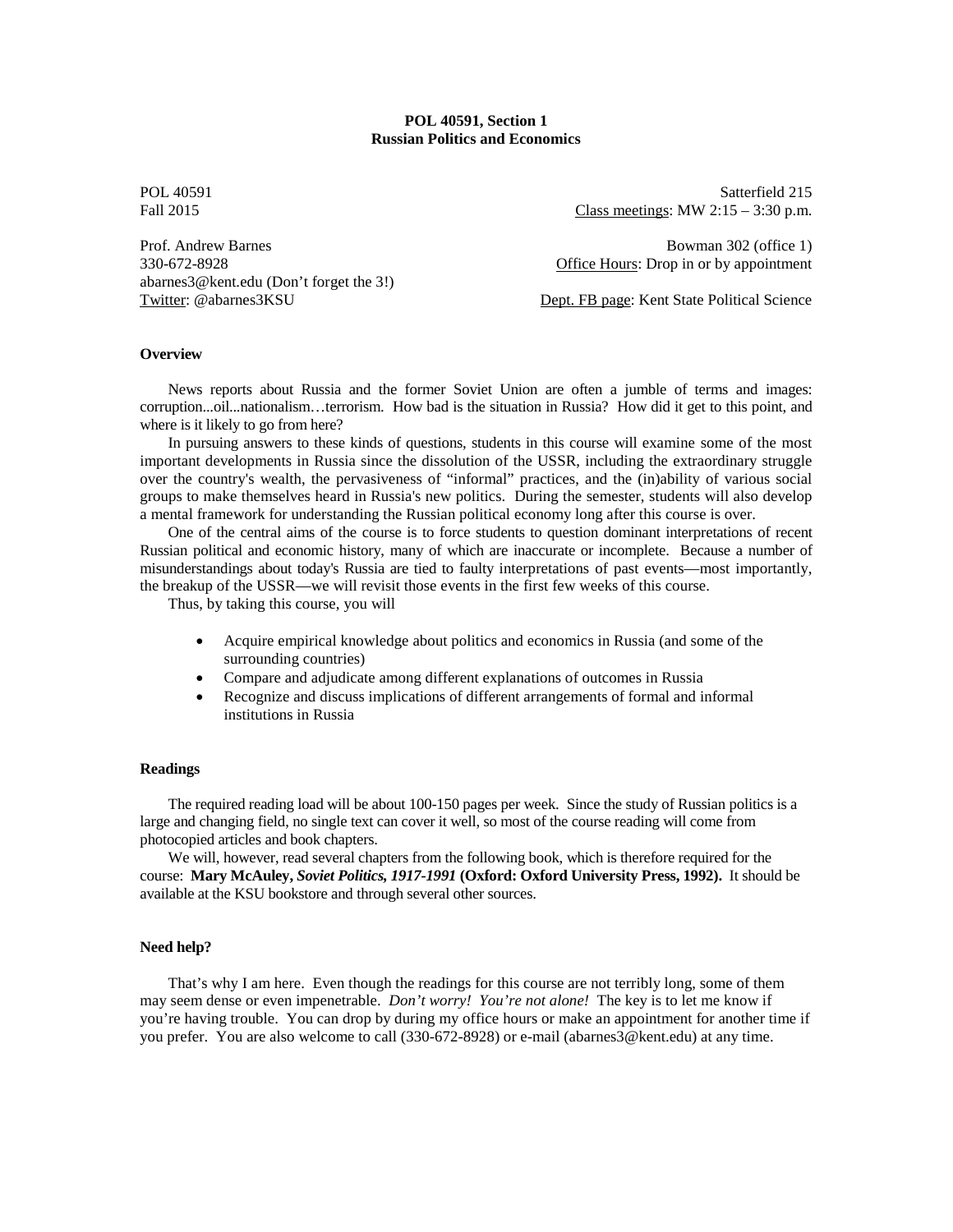I don't expect any problems in these areas, but it is best if I am explicit about my expectations.

If we are all to learn, everyone must feel welcome and able to trust the others in the class. A central aim of the course is to encourage you to think and to be critical, so you may say virtually anything you like in here, but I will not tolerate anything that seems to insult or intimidate others.

You should also recognize that academic dishonesty (such as cheating on a test or plagiarism on a paper) completely undermine the mission of this class, are surprisingly easy to catch, and are taken very seriously by your professor and the university **(see Kent State's Statement on Academic Dishonesty [\(http://www.kent.edu/policyreg/policydetails.cfm?customel\\_datapageid\\_1976529=2037779\)](http://www.kent.edu/policyreg/policydetails.cfm?customel_datapageid_1976529=2037779))**. They can get you kicked out of school, and I've seen it happen. Don't be tempted to take a short cut to complete an assignment—talk to me instead. If you have *any* questions about what constitutes academic dishonesty, please ask me.

### **Cell phones and such**

Please turn off all cell phones and other electronic devices that could be distracting during class. (This includes email, Facebook, and so on—have a little respect…) If you have an emergency situation that requires you to be contacted quickly, let me know at the beginning of class, and an exception can be made.

### **For students requiring accessibility**

University policy 3342-3-18 requires that students with disabilities be provided reasonable accommodations to ensure their equal access to course content, and I am happy to comply. If you have a documented disability and require accommodations, please contact me at the beginning of the semester to make arrangements for necessary classroom adjustments. Please note that you must first verify your eligibility for these through Student Disability Services. (Contact 330-672-3391 or visit [www.kent.edu/sas](http://www.kent.edu/sas) for more information on registration procedures.)

### **Important university dates**

Please visit the registrar's site to learn the last day to register (with or without a late fee) and the last day to withdraw (with or without a "W").

#### **Notice of instructor's copyright and intellectual property rights**

Any intellectual property displayed or distributed to students during this course (including but not limited to syllabi, notes, quizzes, and examinations) by the instructor remains the intellectual property of the instructor. This means that the student may not distribute, publish, or provide such intellectual property to any other person or entity for any reason, commercial or otherwise, without the express written permission of the instructor. (The instructor hereby grants permission for students in the course to share course handouts with each other as appropriate.)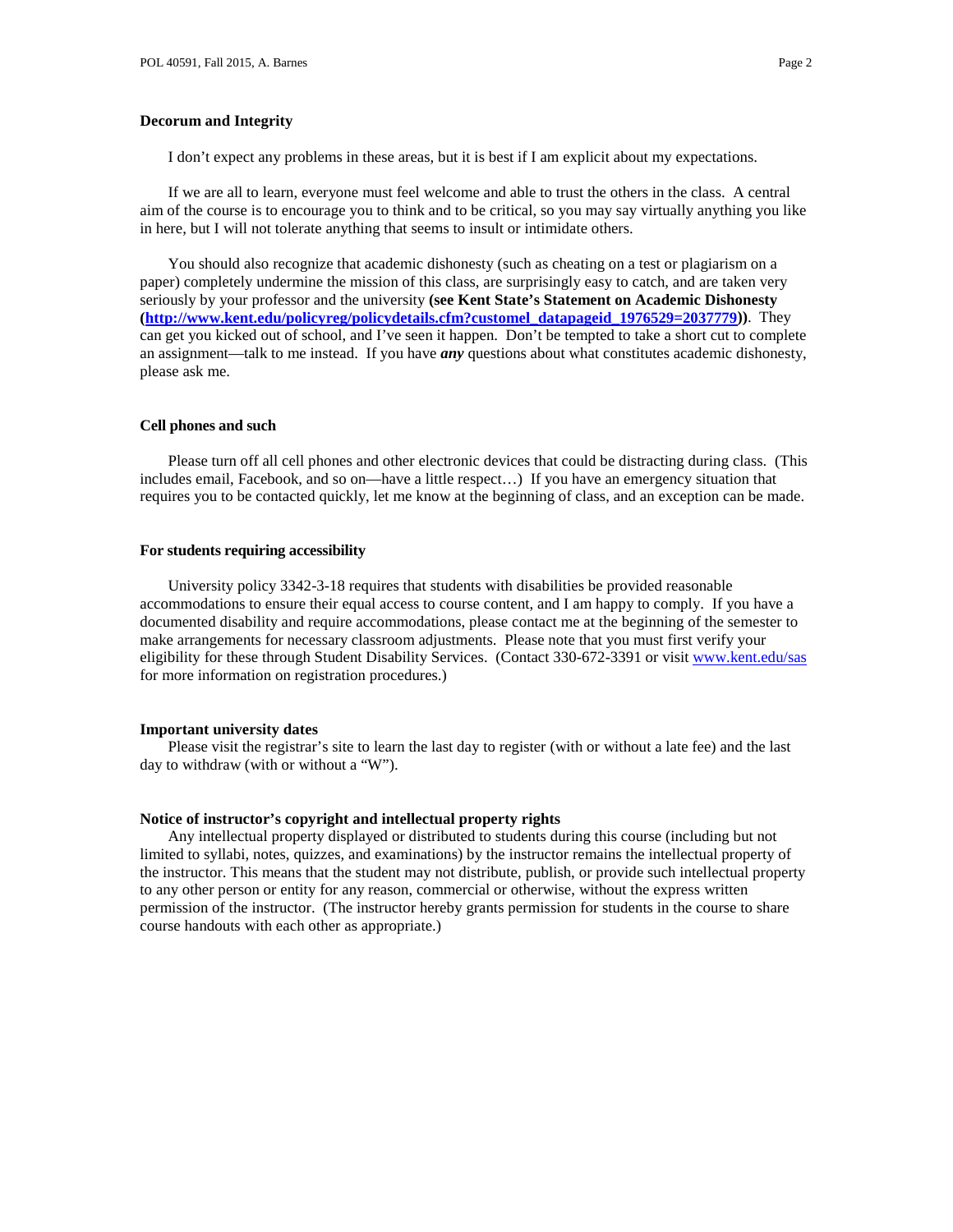### **Grading**

Your final grade will be based on the following five criteria:

**1.** *Participation and Attendance* (10%): This is a seminar class, so everyone needs to come prepared to discuss the readings. Persistent failure to join in the discussions will adversely affect your grade. Of course, discussions will not work if not everyone is present. In addition, I believe that students will learn things in class that they will not be tested on, so those who attend regularly will know more than those who don't (all else being equal). Therefore, each unexcused absence after the first one will reduce your participation grade by 2 percentage points (i.e., from 10 to 8, from 8 to 6, etc.)

In addition, I ask students to come by my office at least once during the first few weeks of class. This helps us get to know each other early in the course and talk about any problems you're having with the class (or to revel in how well things are going!). These visits are *required*, and your attendance grade will drop by half (i.e., from 20 to 10) if you miss yours.

**2.** *Sentences* (20%). To help you get your thoughts together, you should write a ONE-SENTENCE summary of the ARGUMENT of each reading for the week. Avoid the traps of writing too much or summarizing the SUBJECT of the reading. Ask yourself, "What is the author trying to convince the reader of?" (My apologies for ending that sentence with a preposition!)

The summaries should be typed and are due in class each Wednesday. (If there's not Wednesday class, they will be due on Monday.) You may skip two of these without penalty. After that, each failure to turn them in will drop this part of your grade by  $\frac{5}{2}$  percentage points (i.e., by a quarter). (If you turn them in by the end of the following day, you will lose 2.5 percentage points.)

The grading of the sentences will be up or down: if you do a reasonable job, you will receive full credit; if you simply "mail it in," you will get no credit, and it will be as if you hadn't turned the assignment in.

**3.** A *short essay* (4-5 pages) in reaction to the first part of the semester (20%): In the first few weeks, we will examine the Soviet experience, the fall of the USSR, and the chaotic competition over economic assets that followed. We will wrap that up with a documentary called *My Perestroika*, which recounts that same period through the eyes of several people who lived it. Your paper will be grounded in the readings, but it will also be a reaction to the film's presentation. We will discuss the assignment further after we have seen the film. **The assignment will be due 10/7.**

**4.** A significant *research paper* (35%): This is a writing-intensive seminar, and here is where the class earns that designation! The final product will be about 20 pp. long (12-pt. font, double-spaced, 1.25" margins), but you will write more than that along the way.

The project will include several stages:

- Early in the semester you will choose your topic, either from the list I give you or in individual consultation with me. Due 9/30.
- Soon thereafter you will turn in a list of potential sources. These should be of multiple types: books, journal articles, news coverage, and web-based sources. I want to see if you are on the right track. (10% of assignment grade)
- Next will be an outline of the paper. This will continue to evolve as you write the paper, but it should be the best you can do at this stage. (20% of assignment grade)
- Then comes a draft of the paper. Again, you should make this the best paper you can write, even though you know you will be re-writing. (30% of assignment grade)
- Finally you will re-write the paper, and it will be perfect! All kidding aside, writing and re-writing are essential parts of developing not only coherent sentences and paragraphs, but also coherent *ideas*. (50% of assignment grade)

**5.** A *presentation of your research* (15%): After spending so much time on this project, you will want to share your results with your classmates, and they will want to hear what you have learned. These presentations will be our opportunity to hear about and discuss the work that everyone has been doing. They should be professional, but the experience will be surprisingly fun. NOTE: The presentations will take place during our last few classes *and* our final exam period: **Friday, December 18, 12:45-3pm** (not my choice!).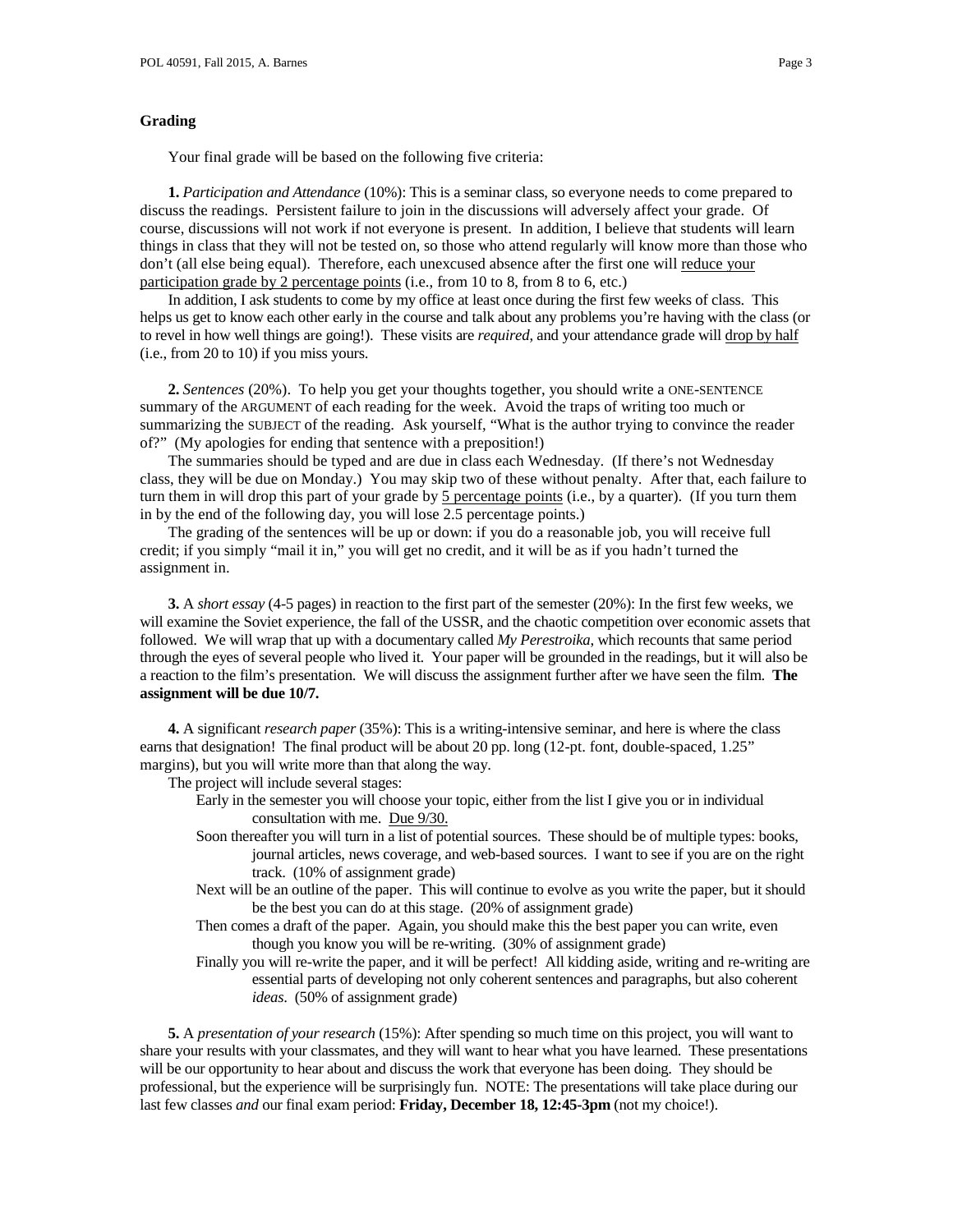I use the following, fairly traditional, grading scale:

| $A-, A, A+$ | 91, 95, 100 |
|-------------|-------------|
| $B-, B, B+$ | 81, 85, 88  |
| $C- C. C+$  | 71, 75, 78  |
| $D-, D, D+$ | 61, 65, 68  |
| н           | 50          |
|             |             |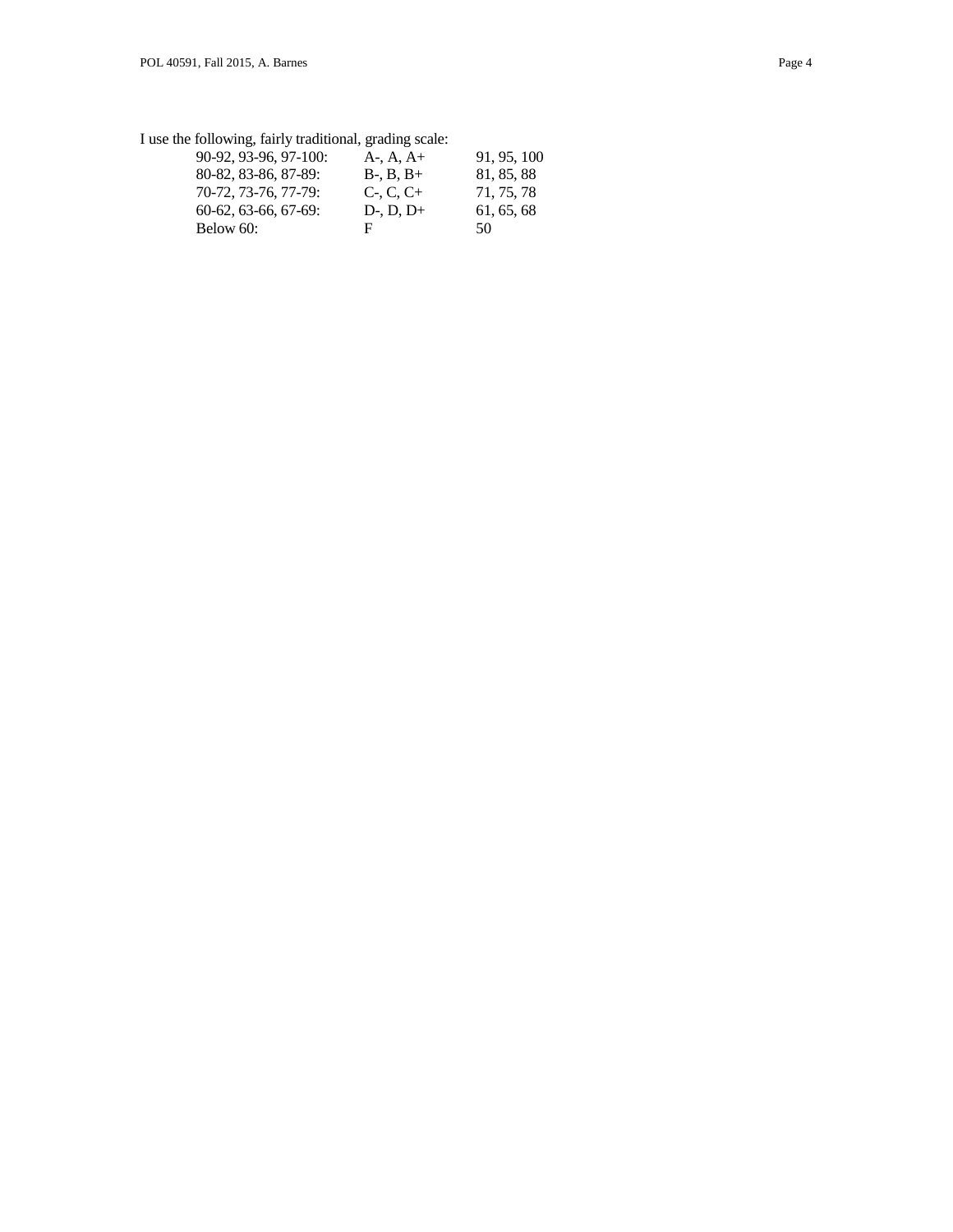# **Schedule of classes and readings**

*Part I: The rise and fall of the Soviet Union*

| M | 8/31 | <b>Introduction</b><br>John Robson, "Russia under Putin Will Suck, As Always," Ottawa Citizen (January 7,<br>2000) and follow-up letters. (Distributed in class)                                          |
|---|------|-----------------------------------------------------------------------------------------------------------------------------------------------------------------------------------------------------------|
| W | 9/2  | Pre-1917, the October "Revolution, the Civil War, and NEP (1920s)<br>McAuley, $12-33$                                                                                                                     |
| M | 9/7  | (Labor Day)                                                                                                                                                                                               |
| W | 9/9  | <b>Stalinism:</b> Collectivization, Industrialization, Terror, and the Great Fatherland War<br>McAuley, 34-61                                                                                             |
| M | 9/14 | <b>Khrushchev &amp; Brezhnev:</b> Did the Reforms Matter?<br>McAuley, 62-88                                                                                                                               |
| W | 9/16 | Reform and breakdown in the USSR<br>McAuley, $89-106$<br>Andrew Barnes, "Three in One: Unpacking the 'Collapse' of the Soviet Union," Problems<br>of Post-Communism, 61:5 (September-October 2014), 3-13. |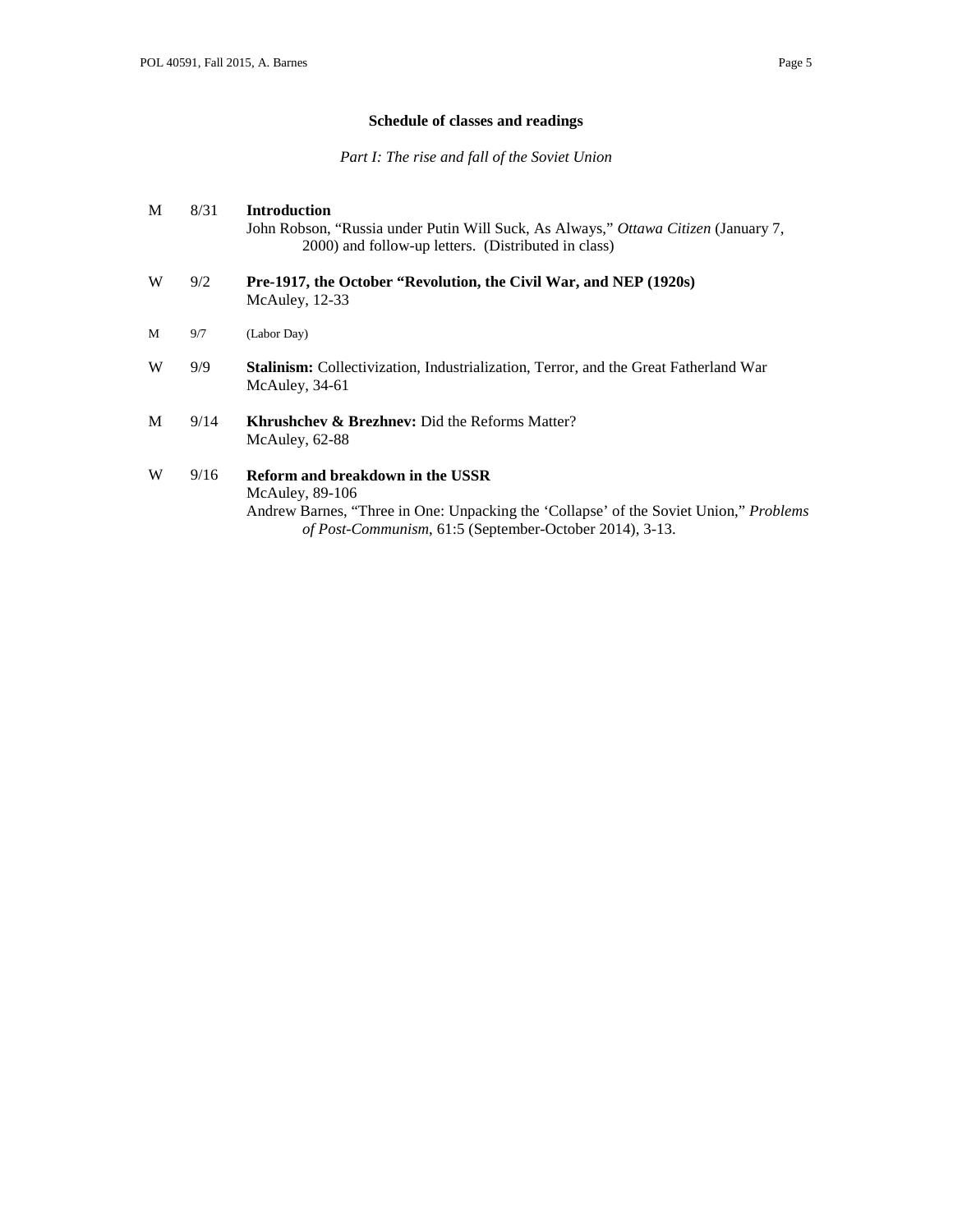### *Part II: Russia after the USSR*

M 9/21 **Overview of formal political institutions & elections** (NOT THE WHOLE STORY!) Reading TBA

## W 9/23 **The realities of governance: "Violent entrepreneurs" in Russia & elsewhere** Kimberly Marten, *Warlords: Strong-Arm Brokers in Weak States* (Ithaca, NY: Cornell University Press, 2012), Chapter 1, 1-19. Vadim Volkov, "Violent Entrepreneurship in Post-Communist Russia," *Europe-Asia Studies* 51:5 (July 1999), pp. 741–754.

- M 9/28 **FILM:** *My Perestroika* (no readings)
- W 9/30 **FILM continued & discussed** (no readings)

### M 10/5 **Economic change I** (intrigue with money) Juliet Johnson, *A Fistful of Rubles: The Rise and Fall of Russia's Banking System* (Ithaca, NY: Cornell University Press, 2000), Chapter 4, 98-136.

David Woodruff, *Money Unmade: Barter and the Fate of Russian Capitalism* (Ithaca: Cornell University Press, 1999), 1-20.

# W 10/7 **Economic change II** (intrigue with property) Andrew Barnes, *Owning Russia: The Struggle over Factories, Farms, and Power* (Ithaca, NY: Cornell University Press, 2006), Chapter 5, 106-140 (on industry).

Jessica Allina-Pisano, *The Post-Soviet Potemkin Village: Politics and Property Rights in the Black Earth* (Cambridge: Cambridge University Press, 2008), 1-27.

## **→ Mid-term essay due**

## M 10/12 **Economic change III** (intrigue under Putin) Andrew Barnes, "Russia's New Business Groups and State Power," *Post-Soviet Affairs*, 19:2 (April-June 2003), 154-186.

- Michael Bradshaw, "The Kremlin, National Champions, and the International Oil Companies: The Political Economy of the Russian Oil and Gas Industry," *Geopolitics of Energy*, 31:5 (May 2009), 2-14.
- Peter Rutland, "The Oligarchs and Economic Development," In Stephen K. Wegren and Dale R. Herspring, eds. *After Putin's Russia, fourth edition*. (New York: Rowman and Littlefield, 2010), p. 170-178.

## W 10/14 **Party substitutes and United Russia**

- Henry Hale, "Why Not Parties? Supply and Demand on Russia's Electoral Market," *Comparative Politics* 27:2 (January 2005), pp. 147-166.
- Vladimir Gel'man, "Party Politics in Russia: From Competition to Hierarchy," *Europe-Asia Studies*, vol. 60, No. 6, 2008, pp. 913 – 930.

## M 10/19 **Regional governance in the long 1990s**

- Henry E. Hale, "Explaining Machine Politics in Russia's Regions: Economy, Ethnicity, and Legacy," *Post-Soviet Affairs*, 19:3 (July-September 2003), 228-263.
- Robert W. Orttung, "Business and Politics in the Russian Regions," *Problems of Post-Communism* (March/April 2004), 48-60.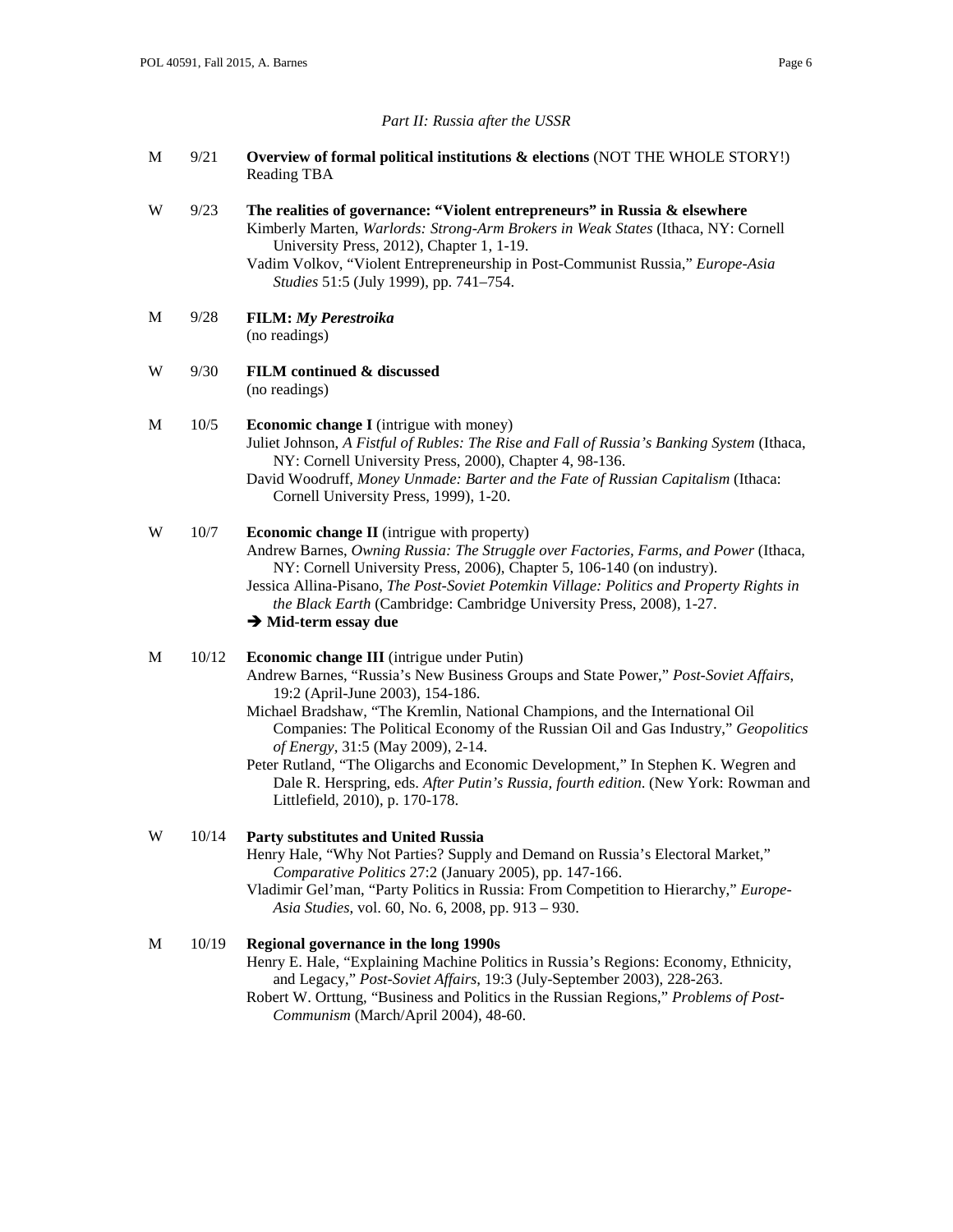| W | 10/21 | "Rebuilding the power vertical" (federal reform $\&$ the siloviki)<br>Nikolay Petrov, 'Who is running Russia's regions?', in Vadim Kononenko and Arkady<br>Moshes (eds), Russia as a Network State: What Works in Russia When State<br>Institutions Do Not? (Basingstoke: Palgrave Macmillan; Helsinki: Ulkopoliittinen<br>instituutti, 2011), pp. 81–112.<br>Brian Taylor, State Building in Putin's Russia: Policing and Coercion after Communism<br>(Cambridge: Cambridge University Press, 2011). Introduction & Chapter 2 (Chapter<br>1 optional)                                                                                                                                                                                                          |
|---|-------|-----------------------------------------------------------------------------------------------------------------------------------------------------------------------------------------------------------------------------------------------------------------------------------------------------------------------------------------------------------------------------------------------------------------------------------------------------------------------------------------------------------------------------------------------------------------------------------------------------------------------------------------------------------------------------------------------------------------------------------------------------------------|
| M | 10/26 | Chechnya & the North Caucasus<br>"The North Caucasus," Russian Analytical Digest, no. 22 (June 2007), 2-11 (but also look<br>at maps in the rest of the report).<br>Kimberly Marten, Warlords: Strong-Arm Brokers in Weak States (Ithaca, NY: Cornell<br>University Press, 2012), Chapter 5, 102-138.                                                                                                                                                                                                                                                                                                                                                                                                                                                           |
| W | 10/28 | The "color revolutions"<br>Henry E. Hale, "Democracy or autocracy on the march? The colored revolutions as<br>normal dynamics of patronal presidentialism," Communist and Post-Communist<br>Studies 39, 3 (2006): 305-329.<br>Radnitz, Scott, "The Color of Money: Privatization, Economic Dispersion, and the Post-<br>Soviet Revolutions," Comparative Politics, 42:2 (January 2010), 127-146.<br>Policy change:<br>Dmitry Gorenburg, "Countering Color Revolutions: Russia's New Security Strategy and<br>Its Implications for US Policy," PONARS Eurasia Policy Memo no. 342 (September<br>2014).<br>Margarete Klein, "Russia's New Military Doctrine: NATO, the United States, and the<br>'Color Revolutions'," SWP Comments, vol. 9 (February 2015), 1-4. |
| M | 11/2  | Public opinion: What do Russians think of this?<br>Henry Hale, "The Myth of Mass Russian Support for Autocracy: The Public Opinion<br>Foundation of a Hybrid Regime," Europe-Asia Studies, 63:8 (October 2011), 1357 -<br>1375.<br>Hendley, Kathryn, "Telephone Law' and the 'Rule of Law': The Russian Case," Hague<br>Journal on the Rule of Law, 1:2 (September 2009), 241-262.<br>Maria Lipman, "Rethinking Russia: Freedom of Expression without Freedom of the<br>Press," Journal of International Affairs, 63:2 (Spring/Summer 2010), 153-169.                                                                                                                                                                                                           |
| W | 11/4  | Protests and crackdowns<br>Graeme Robertson, "Protesting Putinism: The Election Protests of 2011 – 2012 in Broader<br>Perspective," Problems of Post-Communism, 60:2 (March - April 2013), 11-23.<br>Regina Smyth & Irina Soboleva, "Looking Beyond the Economy: Pussy Riot and the<br>Kremlin's Voting Coalition," Post-Soviet Affairs, 30:4 (July-August 2014), 257-275.                                                                                                                                                                                                                                                                                                                                                                                      |
| M | 11/9  | Sex & sexuality in Russian politics<br>Valerie Sperling, Sex, Politics, & Putin: Political Legitimacy in Russia (Oxford: Oxford<br>University Press, 2015), 1-28, 273-285. (Planned Skype conversation with author)<br>"Anti-gay Law Shames Putin's Russia," Tanya Lokshina, Russia Program Director for<br>Human Rights Watch, https://www.hrw.org/news/2013/09/13/anti-gay-law-shames-<br>putins-russia.                                                                                                                                                                                                                                                                                                                                                      |

W 11/11 Veterans' Day